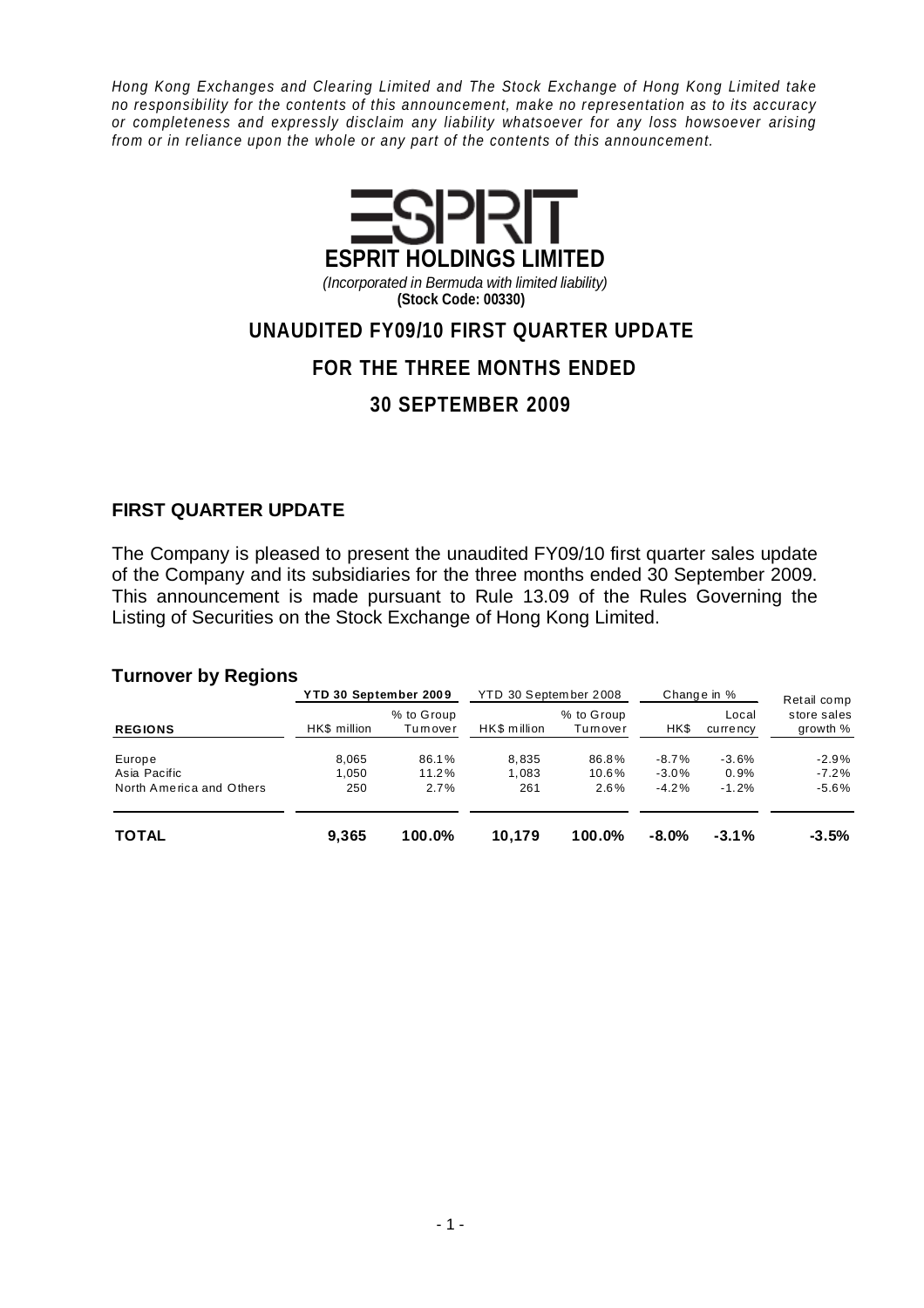# **Turnover by Key Distribution Channels**

|                                  | YTD 30 September 2009 |            | YTD 30 September 2008 |            | Change in % |          |  |
|----------------------------------|-----------------------|------------|-----------------------|------------|-------------|----------|--|
|                                  |                       | % to Group |                       | % to Group |             | Local    |  |
| <b>KEY DISTRIBUTION CHANNELS</b> | HK\$ million          | Turnover   | HK\$ million          | Turnover   | HK\$        | currency |  |
|                                  |                       |            |                       |            |             |          |  |
| <b>WHOLESALE</b>                 | 5,178                 | 55.3%      | 5,971                 | 58.6%      | $-13.3%$    | $-8.5%$  |  |
| Europe                           | 4,653                 | 49.7%      | 5,438                 | 53.4%      | $-14.4%$    | $-9.6%$  |  |
| Asia Pacific                     | 483                   | 5.2%       | 484                   | 4.7%       | $-0.2%$     | 3.8%     |  |
| North America and Others         | 42                    | 0.4%       | 49                    | 0.5%       | $-14.3%$    | $-8.9%$  |  |
|                                  |                       |            |                       |            |             |          |  |
| <b>RETAIL#</b>                   | 4,113                 | 43.9%      | 4,141                 | 40.7%      | $-0.7%$     | 4.5%     |  |
| Europe                           | 3,388                 | 36.2%      | 3,388                 | 33.3%      | $0.0\%$     | 5.5%     |  |
| Asia Pacific                     | 557                   | 5.9%       | 584                   | 5.7%       | $-4.7%$     | $-0.8%$  |  |
| North America                    | 168                   | 1.8%       | 169                   | 1.7%       | $-0.5%$     | 2.9%     |  |
|                                  |                       |            |                       |            |             |          |  |
| <b>LICENSING AND OTHERS</b>      | 74                    | 0.8%       | 67                    | 0.7%       | 10.4%       | 12.7%    |  |
|                                  |                       |            |                       |            |             |          |  |
| <b>TOTAL</b>                     | 9,365                 | 100.0%     | 10,179                | 100.0%     | $-8.0%$     | $-3.1%$  |  |

# Retail sales includes sales from e-shop in countries where available

# **Turnover by Product Divisions**

|                          | YTD 30 September 2009 |            | YTD 30 September 2008 |            | Change in % |          |  |  |
|--------------------------|-----------------------|------------|-----------------------|------------|-------------|----------|--|--|
|                          |                       | % to Group |                       | % to Group |             | Local    |  |  |
| <b>PRODUCT DIVISIONS</b> | HK\$ million          | Turnover   | HK\$ million          | Turnover   | HK\$        | currency |  |  |
| Casual                   | 4,498                 | 48.0%      | 4.735                 | 46.5%      | $-5.0\%$    | $-0.6%$  |  |  |
| edc                      | 2,152                 | 23.0%      | 2.428                 | 23.9%      | $-11.4%$    | $-7.1%$  |  |  |
| Collection               | 870                   | 9.3%       | 866                   | 8.5%       | 0.5%        | 5.0%     |  |  |
| Others <sup>*</sup>      | 1,845                 | 19.7%      | 2,150                 | 21.1%      | $-14.2%$    | $-10.1%$ |  |  |
| <b>TOTAL</b>             | 9,365                 | 100.0%     | 10,179                | 100.0%     | $-8.0%$     | $-3.1%$  |  |  |

\* Include accessories, kids, shoes, bodywear, sports, de. corp, red earth, salon, licensing income & licensed products like timewear, eyewear, jewellery, bed & bath, houseware, etc.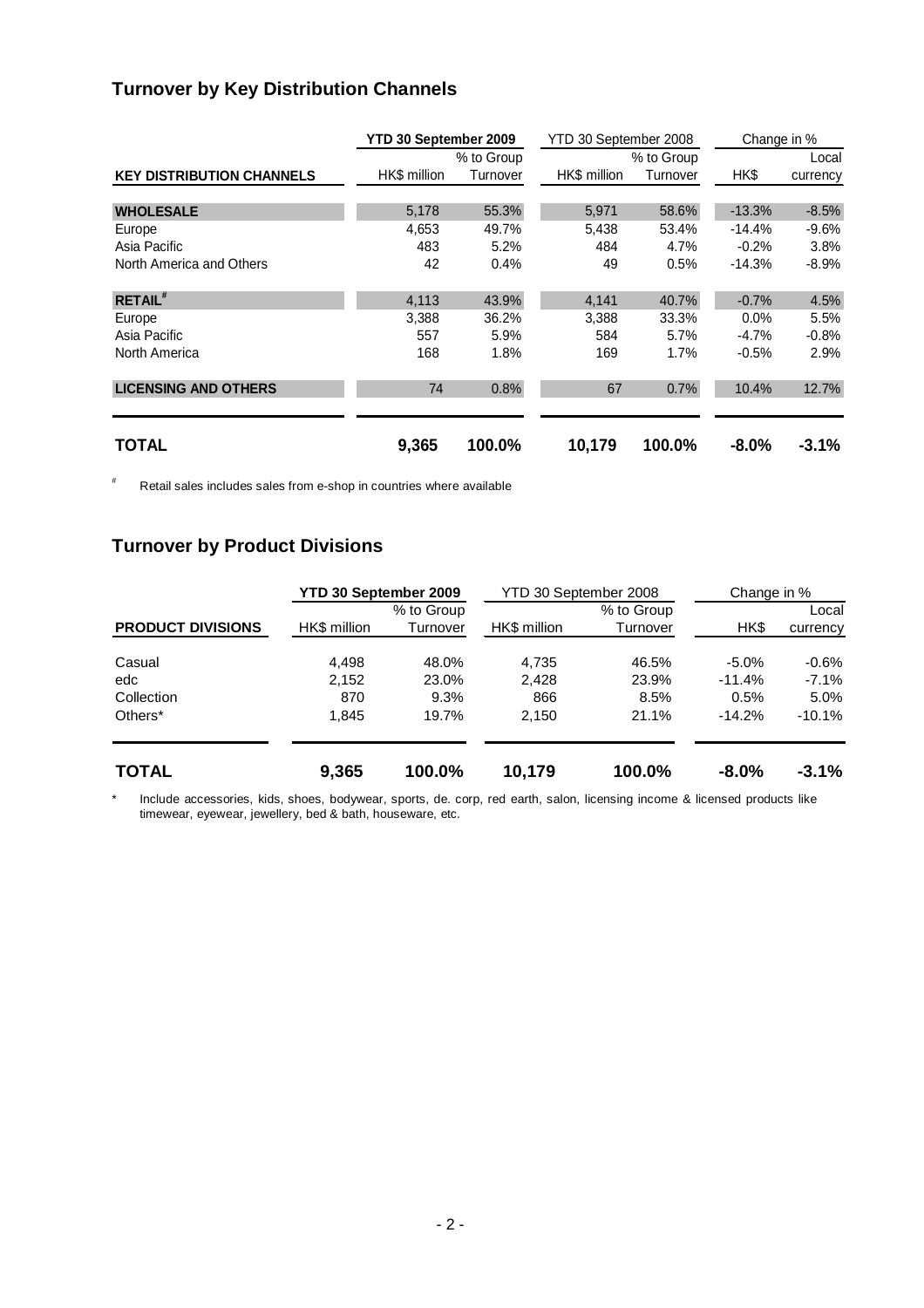## **Key Distribution Channels by Regions**

| As at 30 September 2009  |                      |                   |                 | WHOLESALE (controlled space only) |                  |                  |             |                            |                | <b>RETAIL</b>            |                                |                 |            |                   |            |                     |               |
|--------------------------|----------------------|-------------------|-----------------|-----------------------------------|------------------|------------------|-------------|----------------------------|----------------|--------------------------|--------------------------------|-----------------|------------|-------------------|------------|---------------------|---------------|
|                          | Partnership stores** |                   |                 |                                   | Shop-in-stores** |                  |             | <b>Identity Corners**</b>  |                |                          | <b>Directly Managed Stores</b> |                 |            | Comp Stores       |            |                     |               |
|                          |                      |                   | <b>Net</b>      | Neti                              |                  |                  | Net         | <b>Net</b>                 |                |                          | Net                            | Net             |            |                   | <b>Net</b> | <b>Net</b>          |               |
|                          | No. of               | Sales area        | opened          | change in No. of                  |                  | Sales area       | opened      | change in No. of           |                | Sales area opened        |                                | change in       | No. of     | Sales area        | opened     | change in           |               |
| <b>REGIONS</b>           | stores               | sqm               | stores*         | sales area*i                      | stores           | sam              |             | stores* sales area* stores |                | sqm                      | stores*                        | sales area*     | stores     | sam               |            | stores* sales area* | No. of stores |
| Europe<br>Asia Pacific   | 1,226<br>292         | 296.212<br>77.127 | (5)<br>(26)     | 1.4%<br>0.0%                      | 5,020<br>251     | 202,835<br>9,811 | (152)<br>20 | $-3.2%$<br>$-6.5%$         | 5,425<br>810   | 120,482<br>90,061        | (475)<br>(397)                 | $-7.5%$<br>1.5% | 400<br>336 | 225.586<br>64.354 | 15<br>(2)  | 1.9%<br>0.5%        | 269<br>220    |
| North America and Others |                      | 300               |                 | $\sim$                            |                  | 137              | . .         | . .                        |                | $\overline{\phantom{a}}$ |                                |                 | 79         | 28,916            |            | 2.5%                | 64            |
| <b>TOTAL</b>             | 520. ا               | 373,639           | $(31)$ $\wedge$ | 1.1%                              | 5,277            | 212.783          | (132)       |                            | $-3.3\%$ 6,235 | 210.543                  | $(872)$ ^                      | $-3.9%$         | 815        | 318,856           | 14         | 1.7%                | 553           |

\* Net change from 30 June 2009 \*\* Include Esprit and red earth stores/units n.a. Means not applicable ^ Majority decline due to the divestiture of the red earth brand related operations